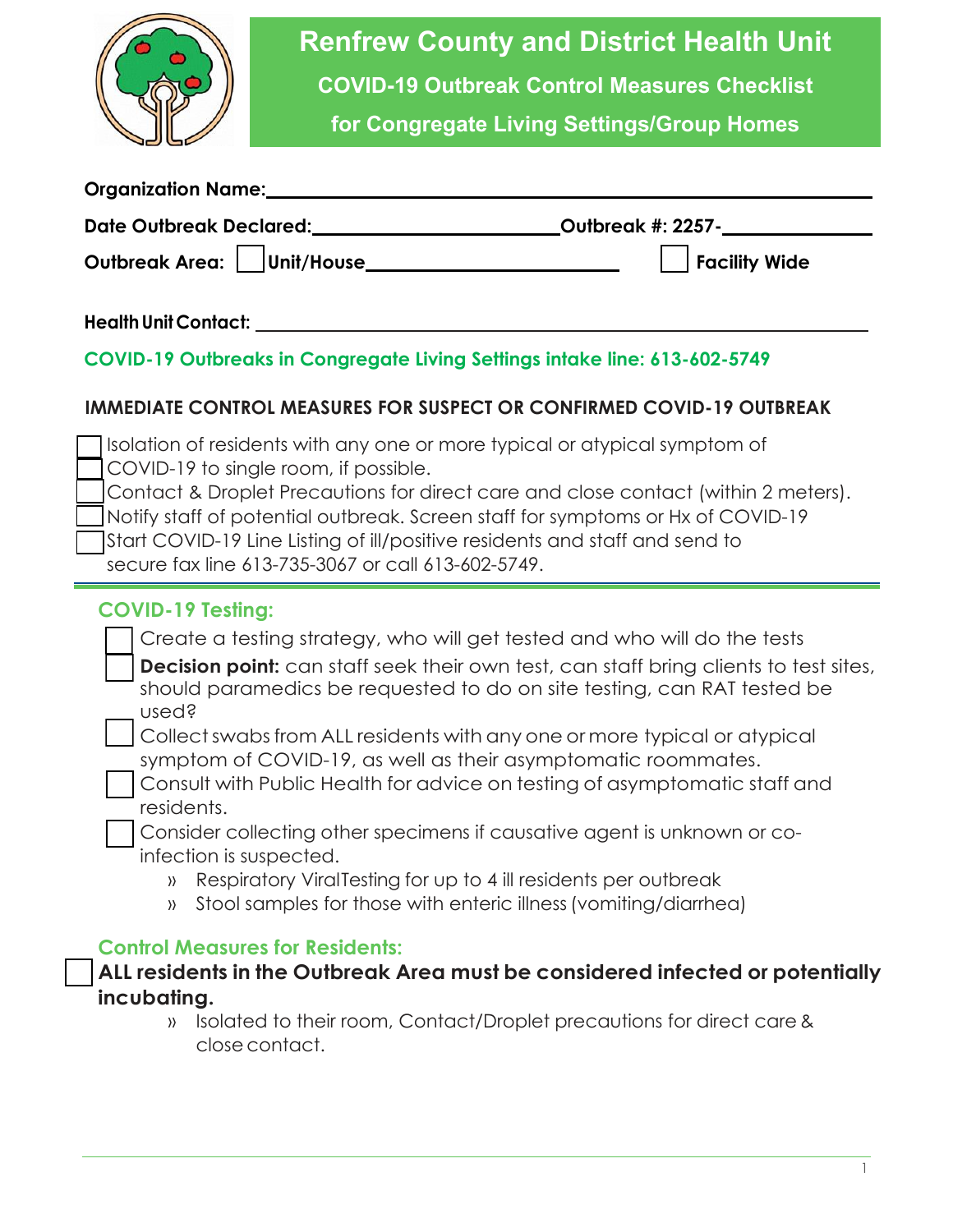## **COVID-19 Outbreak Control Measures Checklist**

#### *Outbreak*

| Consider use of preventative wandering barriers for residents with<br>$\rangle$<br>cognitive disabilities.<br>Ensure 'Droplet/Contact' precautions & signage are in place, which includes:<br>Use of gloves, gowns, procedure mask and eye protection within<br>$\rangle$<br>two meters of any resident in the Outbreak Area.<br>The use of a fitted N95 respirator is recommended instead of a<br>$\rangle$<br>procedure mask for Aerosol Generating Medical<br>Procedures.<br>Conduct screening with each resident at least once daily, including all<br>typical and atypical symptoms of COVID-19. |
|-------------------------------------------------------------------------------------------------------------------------------------------------------------------------------------------------------------------------------------------------------------------------------------------------------------------------------------------------------------------------------------------------------------------------------------------------------------------------------------------------------------------------------------------------------------------------------------------------------|
| <b>Cohort Residents.</b> This is CRITICAL to limit the spread of infection.<br>Positive/ill residents moved to <b>single room</b> if possible. Where this is not<br>$\rangle$<br>possible, individuals may be placed in a room with no more than 1<br>other resident who must also be placed on droplet/contact<br>precautions.<br>If shared rooms must be used, cohort according to <b>COVID-19</b><br>$\rangle$<br>status (ill with ill, exposed with exposed, well with well). Continue                                                                                                            |
| to make adjustments as new cases arise.<br>Ensure Personal Protective Equipment (PPE) is available near the entrance of<br>each resident room. Decision Point: Consider if staff will wear a surgical mask,<br>N95 or KN95.<br>PPE must be donned prior to entering the room.<br>$\rangle$<br>PPE must be doffed and discarded prior to exiting the room.<br>$\rangle$<br>PPE is not required outside of resident care areas – source protection mask<br>$\rangle$<br>only.                                                                                                                           |
| Avoid sharing equipment between residents if possible OR thoroughly clean<br>and disinfect between use.<br>Encourage Hand Hygiene.                                                                                                                                                                                                                                                                                                                                                                                                                                                                    |
| <b>Control Measures for Staff and Volunteers:</b><br>Emphasize the importance of hand hygiene, source protection masking and<br>eye protection.<br>Provide education to staff on routine practices, additional precautions (e.g.,<br>appropriate use of PPE), environmental cleaning and disinfection.<br>Cohort staffing to the greatest extent possible<br>» Assign staff to a home/floor/unit that either contains or does not contain<br>active cases.                                                                                                                                            |
| » Designate staff to only provide care for positive, high risk, sick or well residents.<br>Instruct staff that develop symptoms to report to charge person; list symptoms<br>and onset date.<br>Exclude ill staff, students and volunteers                                                                                                                                                                                                                                                                                                                                                            |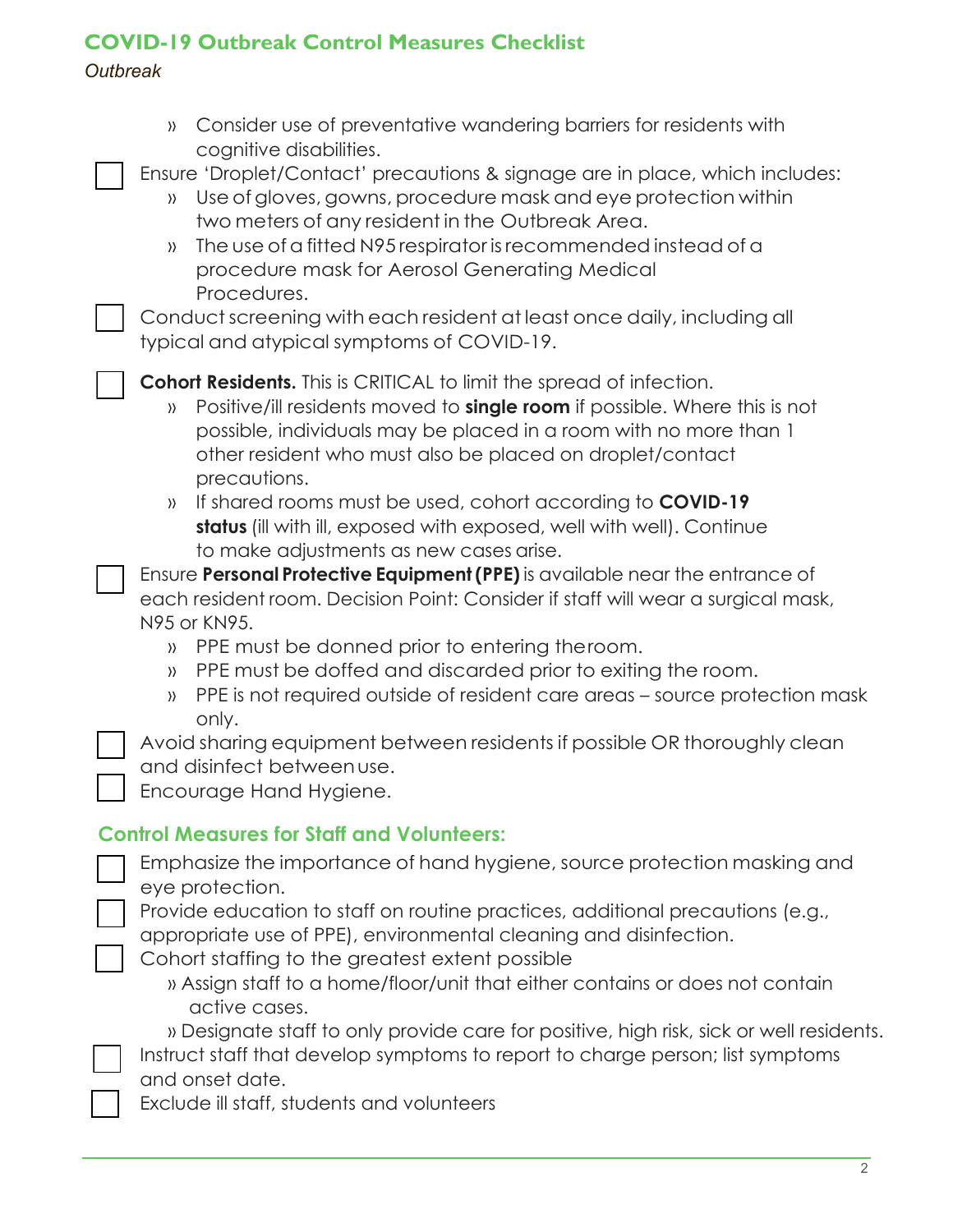## **COVID-19 Outbreak Control Measures Checklist**

#### *Outbreak*

» Return to work:

## **NEGATIVE COVID-19 RESULT for LOW RISK exposed staff:**

- enteric illness 48 hours symptom free
- respiratory illness 5 days from the onset of symptoms or until symptoms have resolved for 24 hours

#### **POSITIVE COVID-19 RESULT:**

• When cleared by Public Health (10 days from onset or test date) **NOT TESTED FOR COVID-19:**

• 10daysafteronsetofsymptoms,and24hourssymptomsimproving Ensure physical distancing is maintained between staff in break areas, locker rooms where source protection masks may be removed.

## **Control Measures for Visitors:**

Restrict visitors if possible. If allowing visitors, allow only Essential Visitors

- » A maximum of 1 caregiver per resident may visit at a time during an outbreak in a congregate living home
- Notify visitors of outbreak through signage at entrances.
- Notify visitors of contact/droplet precautions with signage on resident doors. Notify all outside agencies contracted to work in the facility.
- Ensure that visitors are screened. Those that fail screening are not permitted in the facility (visitors for imminently palliative residents who fail screening must be permitted entry, but homes must ensure they wear a mask and physically distance from other residents and staff).

Provide education and instruction to visitors to:

- » Wear a procedure mask at all times within thefacility.
- » Clean hands before and after visit.
- » Use appropriate PPE for direct care/close contact with residents in the Outbreak Area.

Visit only one resident, clean hands and exit facility.

## **Environmental Cleaning:**

Increase frequency of cleaning and disinfection of high touch surfaces, especially equipment that moves around the facility such as trolleys and carts

Promptly clean and disinfect surfaces contaminated by infectious material.

Ensure cleaning and disinfection of equipment prior to use and between residents.

## **Admissions, Re-admission, Absences and Transfers:**

Admissions, Re-admissions, and transfers may take place during an